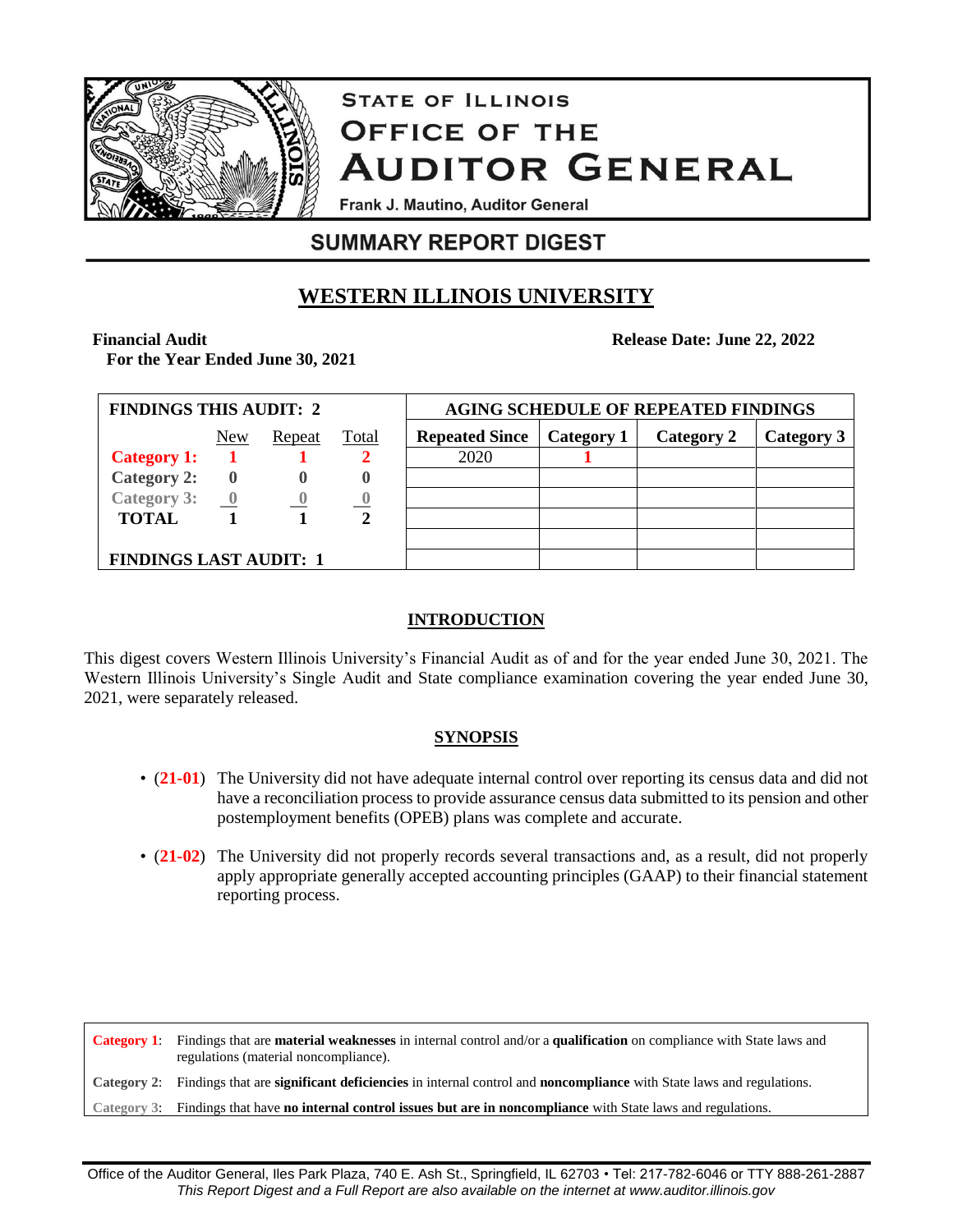#### **WESTERN ILLINOIS UNIVERSITY FINANCIAL AUDIT**

**For the Year Ended June 30, 2021**

| <b>STATEMENT OF NET POSITION</b>                                                                           |                           | 2021          |               | 2020           |
|------------------------------------------------------------------------------------------------------------|---------------------------|---------------|---------------|----------------|
| Assets                                                                                                     |                           |               |               |                |
|                                                                                                            | \$                        | 39,094,623    | \$            | 40,737,746     |
|                                                                                                            |                           | 16,129,403    |               | 8,779,537      |
|                                                                                                            |                           | 1,315,258     |               | 10,861,854     |
|                                                                                                            |                           | 185,561,721   |               | 194,077,102    |
|                                                                                                            |                           | 3,377,154     |               | 2,934,015      |
|                                                                                                            |                           | 245,478,159   |               | 257,390,254    |
|                                                                                                            |                           | 2,412,843     |               | 2,985,803      |
| Liabilities                                                                                                |                           |               |               |                |
|                                                                                                            |                           | 15,062,217    |               | 13,799,521     |
|                                                                                                            |                           | 7,795,106     |               | 8,074,286      |
|                                                                                                            |                           | 55,043,636    |               | 61,996,625     |
|                                                                                                            |                           | 24,079,999    |               | 24,959,730     |
|                                                                                                            |                           | 101,980,958   |               | 108,830,162    |
|                                                                                                            |                           | 2,478,955     |               | 3,721,665      |
| <b>Net Position</b>                                                                                        |                           |               |               |                |
|                                                                                                            |                           | 130,900,204   |               | 132,535,824    |
|                                                                                                            |                           | 23,605,099    |               | 27,980,625     |
|                                                                                                            |                           | (11,074,214)  |               | (12, 692, 219) |
|                                                                                                            | $\sqrt{3}$                | 143,431,089   | $\frac{1}{2}$ | 147,824,230    |
|                                                                                                            |                           |               |               |                |
| <b>REVENUES, EXPENSES AND CHANGES IN NET POSITION</b>                                                      |                           | 2021          |               | 2020           |
| Revenues                                                                                                   |                           |               |               |                |
|                                                                                                            | \$                        | 65, 141, 427  | \$            | 61,030,243     |
|                                                                                                            |                           | 40,411,945    |               | 44,389,454     |
|                                                                                                            |                           | 19,970,472    |               | 22,958,782     |
|                                                                                                            |                           | 66,449,380    |               | 39,878,990     |
|                                                                                                            |                           | 16,122,078    |               | 43,061,425     |
|                                                                                                            |                           | 2,467,081     |               | 3,304,672      |
|                                                                                                            |                           | 39,668,122    |               | 4,855,763      |
|                                                                                                            |                           | 250, 230, 505 |               | 219,479,329    |
| Expenses                                                                                                   |                           |               |               |                |
|                                                                                                            |                           | 88,720,740    |               | 76,466,024     |
|                                                                                                            |                           | 14,098,066    |               | 12,690,574     |
|                                                                                                            |                           | 20,000,144    |               | 15,726,456     |
|                                                                                                            |                           | 23,700,521    |               | 20,376,779     |
|                                                                                                            |                           | 20,590,727    |               | 16,894,483     |
|                                                                                                            |                           | 18,549,554    |               | 15, 161, 762   |
|                                                                                                            |                           | 20,035,218    |               | 17,116,570     |
|                                                                                                            |                           | 31,865,483    |               | 29,084,352     |
|                                                                                                            |                           | 22,185,373    |               | 21,605,276     |
|                                                                                                            |                           | 259,745,826   |               | 225, 122, 276  |
|                                                                                                            |                           | (9,515,321)   |               | (5,642,947)    |
|                                                                                                            |                           | 2,583,419     |               | 1,800,531      |
|                                                                                                            |                           | (6,931,902)   |               | (3,842,416)    |
|                                                                                                            |                           | 2,538,761     |               |                |
|                                                                                                            |                           | 147,824,230   |               | 151,666,646    |
|                                                                                                            | $\boldsymbol{\mathsf{S}}$ | 143,431,089   | \$            | 147,824,230    |
|                                                                                                            |                           |               |               |                |
| <b>PRESIDENT</b>                                                                                           |                           |               |               |                |
| During Audit Period: Dr. Martin Abraham (07/01/2020 - 12/31/2020), Dr. Guiyou Huang (effective 01/01/2021) |                           |               |               |                |
| Currently: Dr. Guiyou Huang                                                                                |                           |               |               |                |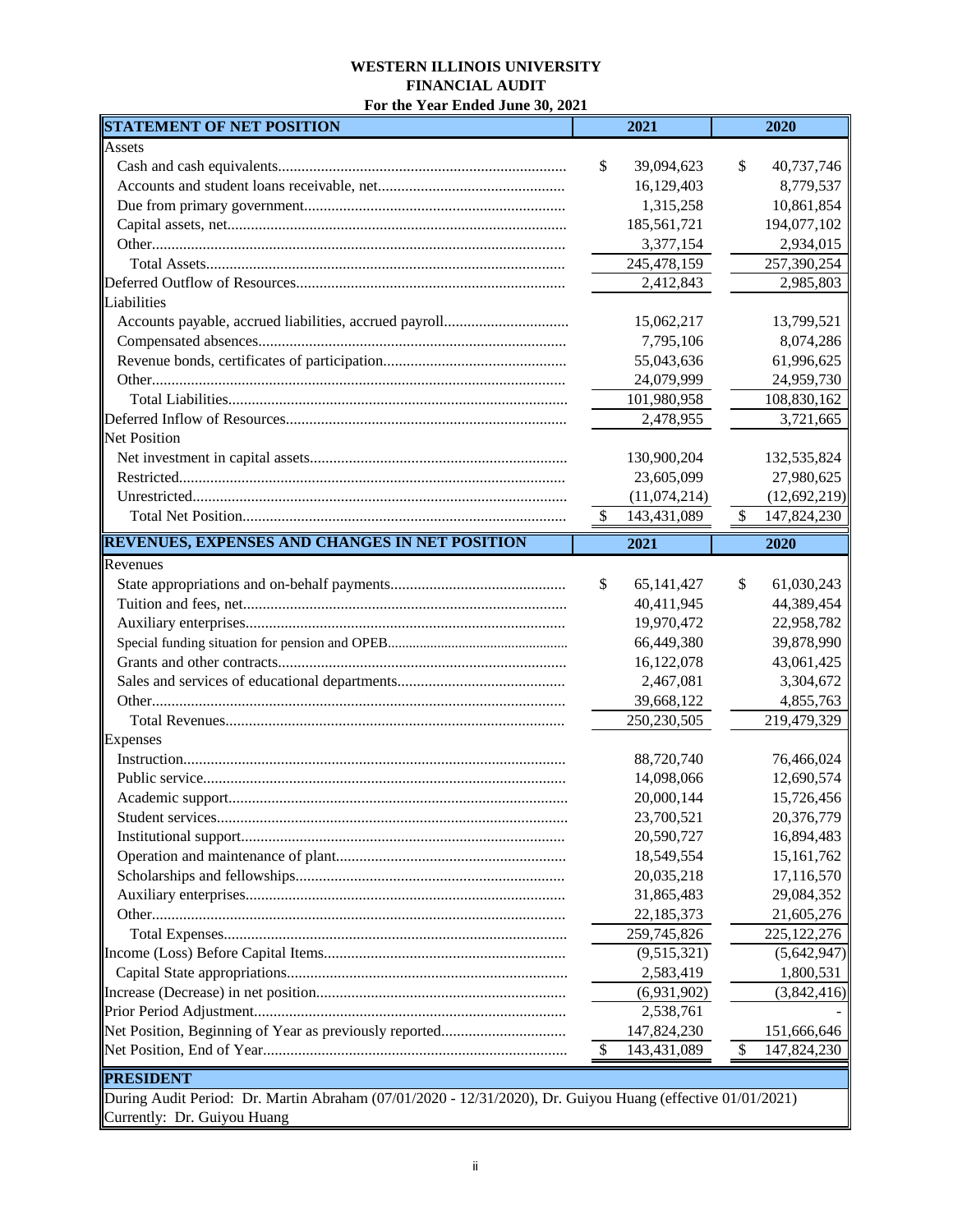#### **FINDINGS, CONCLUSIONS, AND RECOMMENDATIONS**

**INADEQUATE INTERNAL CONTROLS OVER CENSUS DATA**

**The University did not have a reconciliation process to provide assurance that census data submitted to pension and OPEB plans was complete and accurate.** The Western Illinois University (University) did not have adequate internal control over reporting its census data and did not have a reconciliation process to provide assurance census data submitted to its pension and other postemployment benefits (OPEB) plans was complete and accurate.

During testing, we noted the following:

- The University had not performed an initial complete reconciliation of its census data recorded by SURS to its internal records to establish a base year of complete and accurate data.
- After establishing a base year, the University had not developed a process to annually obtain from SURS the incremental changes recorded by SURS in their census data records and reconcile these changes back to the University's internal supporting records.

In addition, we noted errors within CMS' allocation of OPEBrelated balances across the State's funds, public universities, and the Illinois State Toll Highway Authority related to a failure by CMS to account for a separately financed specific OPEB liability for certain groups of employees at one component unit of the State. The impact of these errors resulted in the University restating its beginning net position by \$2,538,761 as of July 1, 2020.

Even given these exceptions, we performed detail testing of a sample of employees and certain data analysis tests of the total population of the University's census data transactions reported to SURS and noted the following:

• Two of 60 (3.33%) employees tested had status changes that were not reported to SURS at the occurrence of the event. One employee went on a leave of absence and another employee changed status from leave of absence to active status. (Finding 1, pages 71- 74)

We recommended the University implement controls to ensure census data events are timely and accurately reported to SURS. Further, we recommended the University work with SURS to annually reconcile its active members' census data from its underlying records to a report of census data submitted to the SURS' actuary and CMS' actuary, and after completing an initial full reconciliation, the University may limit the annual reconciliations to focus on the incremental changes to the

**Employees' status changes were not reported to SURS.**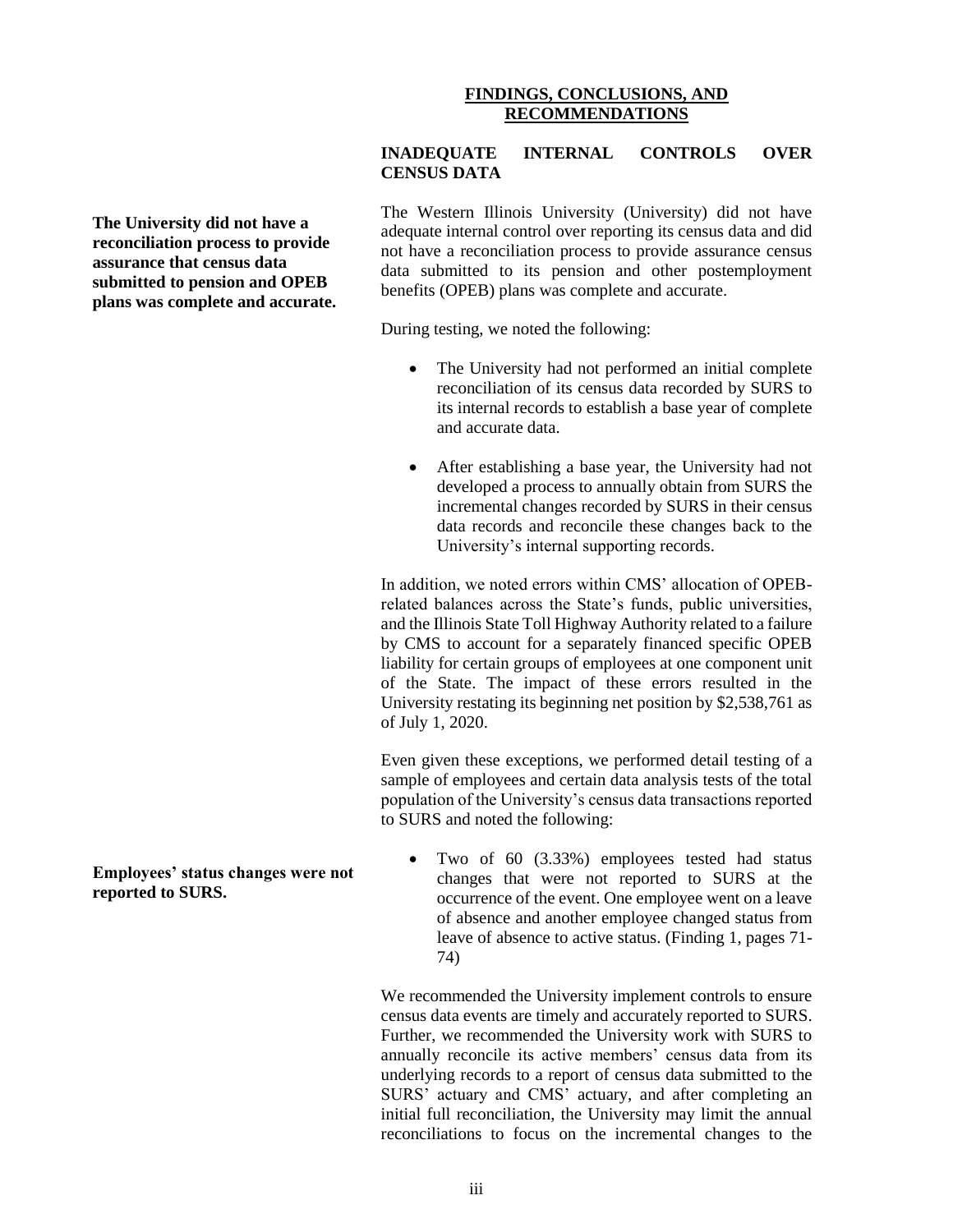census data file from the prior actuarial valuation, provided no risks are identified that incomplete or inaccurate reporting of census data may have occurred during prior periods. Any errors identified during this process should be promptly corrected by either the University or SURS, with the impact of these errors communicated to both SURS's actuary and CMS' actuary. Finally, we recommended the University work with SURS and CMS to identify and address any unremitted or erroneously remitted employee and, if applicable, employer contributions related to these events.

The University agreed with the finding and stated they have submitted all data to SURS as part of a baseline reconciliation process and once this baseline is established and complete, an annual reconciliation process will be created and enacted moving forward.

## **FAILURE TO APPLY APPROPRIATE GENERALLY ACCEPTED ACCOUNTING PRINCIPLES**

The University did not properly records several transactions and, as a result, did not properly apply appropriate generally accepted accounting principles (GAAP) to their financial statement reporting process.

We noted the following in our review of the financial statements submitted by the University with the GAAP Package to the Office of the Comptroller:

- The University acquired an ERP system from a thirdparty vendor and was involved in some development activities related to the ERP system for implementation. The University did not capitalize \$283,367 of application development costs incurred.
- The University did not properly conduct an evaluation of all the agency funds in relation to the implementation of GASB Statement No. 84, *Fiduciary Activities*. We noted the University initially did not report any fiduciary funds financial statements and did not have related disclosures on fiduciary funds in the notes to the financial statements. We requested the University provide their documentation on their determination of which funds are to be reported as fiduciary funds. The University reperformed their evaluation and identified thirty-two (32) agency funds previously accounted for in governmental activities that should be reported as custodial funds. These custodial funds have assets totaling \$394,245, liabilities totaling \$75,213, and net position totaling \$319,032 that were not properly reported in a Statement of Fiduciary Net Position. In addition, total beginning net position of \$286,885, additions totaling \$166,730 and deductions totaling

## **The University agreed with the finding**

**The University did not capitalize \$283,367 of application development costs incurred.**

**The University did not properly conduct an evaluation of all the agency funds in relation to the implementation of GASB Statement No. 84.**